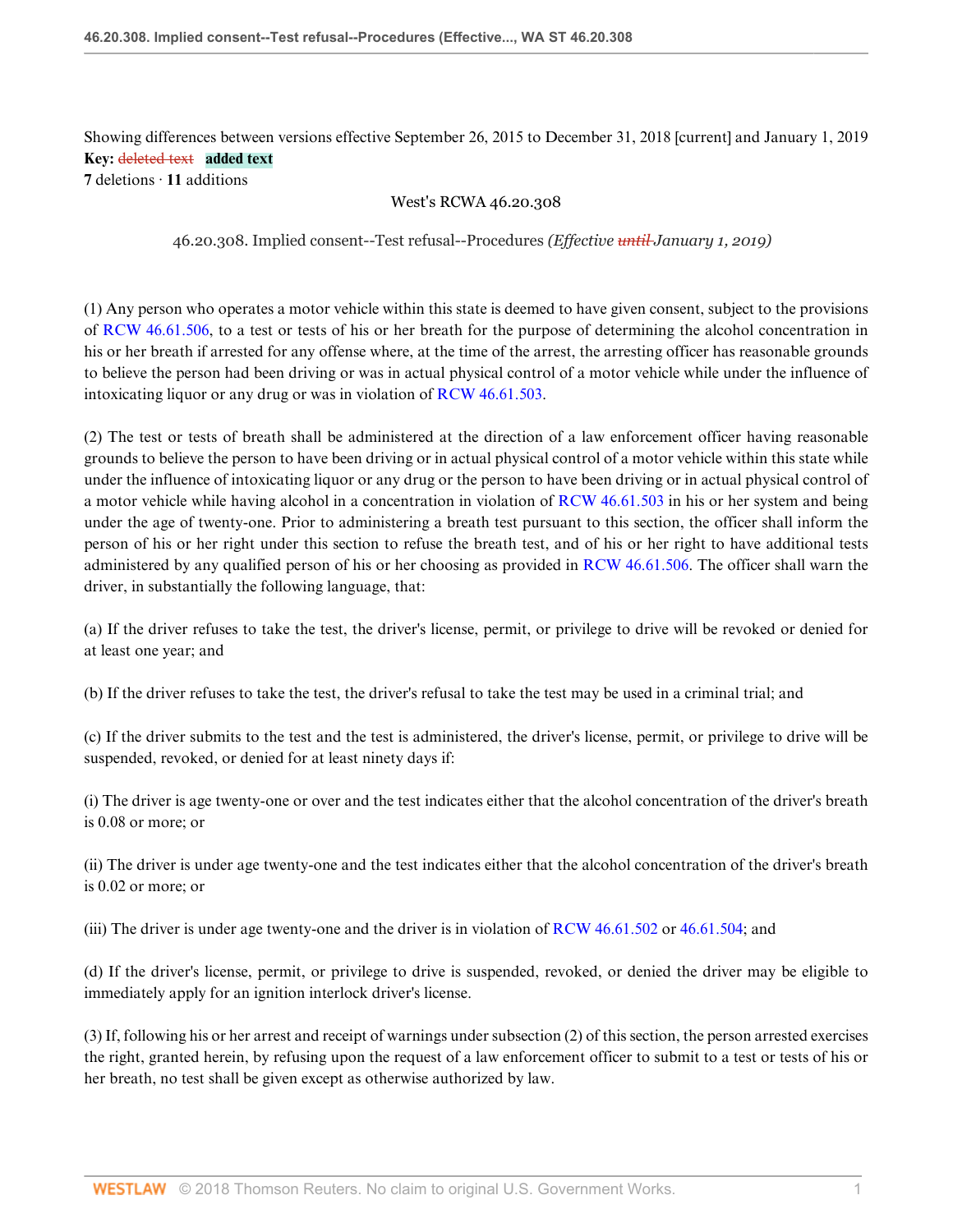(4) Nothing in subsection (1), (2), or (3) of this section precludes a law enforcement officer from obtaining a person's blood to test for alcohol, marijuana, or any drug, pursuant to a search warrant, a valid waiver of the warrant requirement, when exigent circumstances exist, or under any other authority of law. Any blood drawn for the purpose of determining the person's alcohol, marijuana levels, or any drug, is drawn pursuant to this section when the officer has reasonable grounds to believe that the person is in physical control or driving a vehicle under the influence or in violation of [RCW](http://www.westlaw.com/Link/Document/FullText?findType=L&pubNum=1000259&cite=WAST46.61.503&refType=LQ&originationContext=document&vr=3.0&rs=cblt1.0&transitionType=DocumentItem&contextData=(sc.UserEnteredCitation)) [46.61.503](http://www.westlaw.com/Link/Document/FullText?findType=L&pubNum=1000259&cite=WAST46.61.503&refType=LQ&originationContext=document&vr=3.0&rs=cblt1.0&transitionType=DocumentItem&contextData=(sc.UserEnteredCitation)).

(5) If, after arrest and after any other applicable conditions and requirements of this section have been satisfied, a test or tests of the person's blood or breath is administered and the test results indicate that the alcohol concentration of the person's breath or blood is 0.08 or more, or the THC concentration of the person's blood is 5.00 or more, if the person is age twenty-one or over, or that the alcohol concentration of the person's breath or blood is 0.02 or more, or the THC concentration of the person's blood is above 0.00, if the person is under the age of twenty-one, or the person refuses to submit to a test, the arresting officer or other law enforcement officer at whose direction any test has been given, or the department, where applicable, if the arrest results in a test of the person's blood, shall:

(a) Serve notice in writing on the person on behalf of the department of its intention to suspend, revoke, or deny the person's license, permit, or privilege to drive as required by subsection (6) of this section;

(b) Serve notice in writing on the person on behalf of the department of his or her right to a hearing, specifying the steps he or she must take to obtain a hearing as provided by subsection (7) of this section;

(c) Serve notice in writing that the license or permit, if any, is a temporary license that is valid for sixty **thirty** days from the date of arrest or from the date notice has been given in the event notice is given by the department following a blood test, or until the suspension, revocation, or denial of the person's license, permit, or privilege to drive is sustained at a hearing pursuant to subsection (7) of this section, whichever occurs first. No temporary license is valid to any greater degree than the license or permit that it replaces; and

(d) Immediately notify the department of the arrest and transmit to the department within seventy-two hours, except as delayed as the result of a blood test, a sworn report or report under a declaration authorized by [RCW 9A.72.085](http://www.westlaw.com/Link/Document/FullText?findType=L&pubNum=1000259&cite=WAST9A.72.085&refType=LQ&originationContext=document&vr=3.0&rs=cblt1.0&transitionType=DocumentItem&contextData=(sc.UserEnteredCitation)) that states:

(i) That the officer had reasonable grounds to believe the arrested person had been driving or was in actual physical control of a motor vehicle within this state while under the influence of intoxicating liquor or drugs, or both, or was under the age of twenty-one years and had been driving or was in actual physical control of a motor vehicle while having an alcohol or THC concentration in violation of [RCW 46.61.503](http://www.westlaw.com/Link/Document/FullText?findType=L&pubNum=1000259&cite=WAST46.61.503&refType=LQ&originationContext=document&vr=3.0&rs=cblt1.0&transitionType=DocumentItem&contextData=(sc.UserEnteredCitation));

(ii) That after receipt of any applicable warnings required by subsection (2) of this section the person refused to submit to a test of his or her breath, or a test was administered and the results indicated that the alcohol concentration of the person's breath or blood was 0.08 or more, or the THC concentration of the person's blood was 5.00 or more, if the person is age twenty-one or over, or that the alcohol concentration of the person's breath or blood was 0.02 or more, or the THC concentration of the person's blood was above 0.00, if the person is under the age of twenty-one; and

(iii) Any other information that the director may require by rule.

(6) The department of licensing, upon the receipt of a sworn report or report under a declaration authorized by [RCW](http://www.westlaw.com/Link/Document/FullText?findType=L&pubNum=1000259&cite=WAST9A.72.085&refType=LQ&originationContext=document&vr=3.0&rs=cblt1.0&transitionType=DocumentItem&contextData=(sc.UserEnteredCitation)) [9A.72.085](http://www.westlaw.com/Link/Document/FullText?findType=L&pubNum=1000259&cite=WAST9A.72.085&refType=LQ&originationContext=document&vr=3.0&rs=cblt1.0&transitionType=DocumentItem&contextData=(sc.UserEnteredCitation)) under subsection (5)(d) of this section, shall suspend, revoke, or deny the person's license, permit, or privilege to drive or any nonresident operating privilege, as provided in [RCW 46.20.3101,](http://www.westlaw.com/Link/Document/FullText?findType=L&pubNum=1000259&cite=WAST46.20.3101&refType=LQ&originationContext=document&vr=3.0&rs=cblt1.0&transitionType=DocumentItem&contextData=(sc.UserEnteredCitation)) such suspension, revocation, or denial to be effective beginning sixty **thirty** days from the date of arrest or from the date notice has been given in the event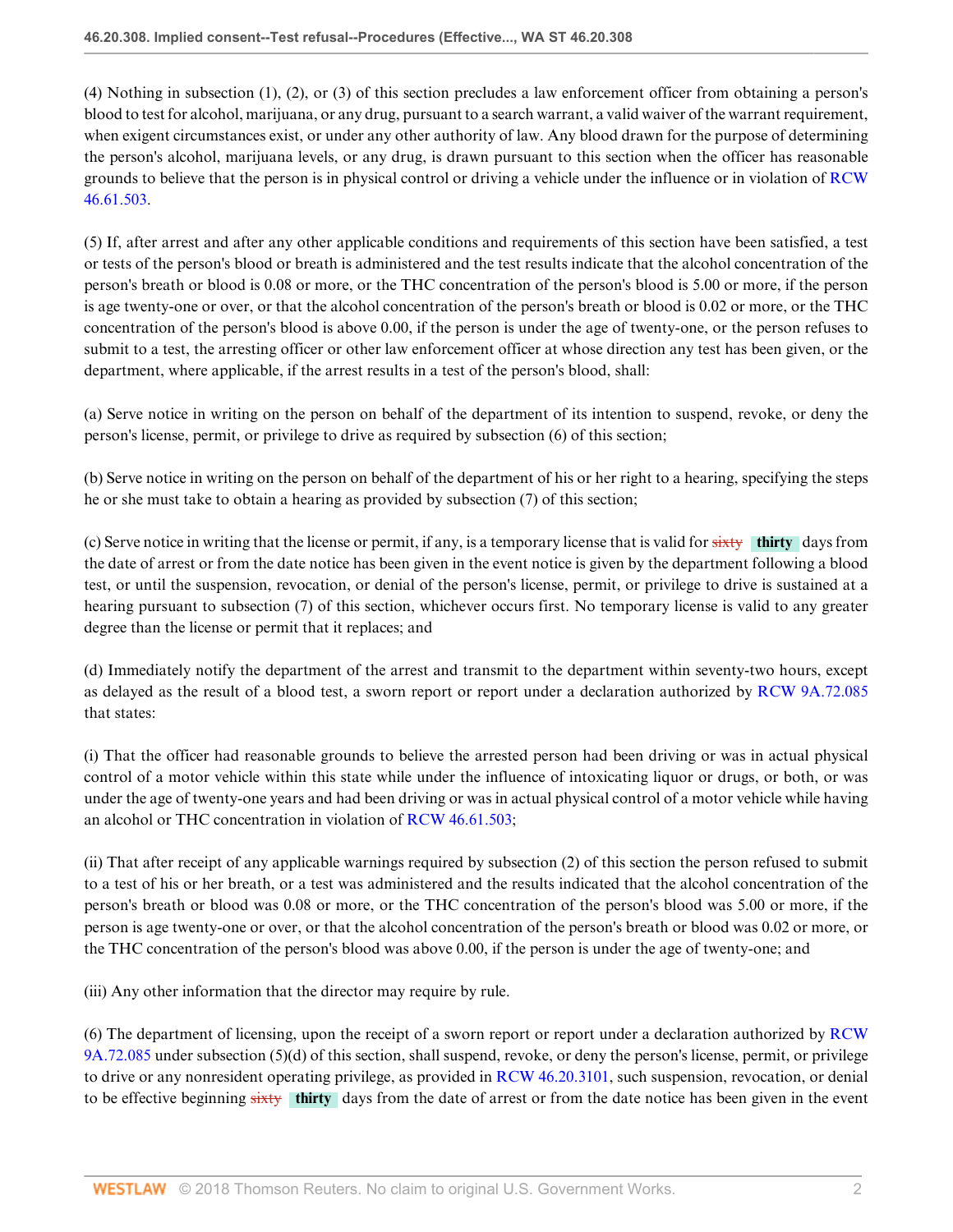notice is given by the department following a blood test, or when sustained at a hearing pursuant to subsection (7) of this section, whichever occurs first.

(7) A person receiving notification under subsection (5)(b) of this section may, within twenty **seven** days after the notice has been given, request in writing a formal hearing before the department. The person shall pay a fee of three hundred seventy-five dollars as part of the request. If the request is mailed, it must be postmarked within twenty **seven** days after receipt of the notification. Upon timely receipt of such a request for a formal hearing, including receipt of the required three hundred seventy-five dollar fee, the department shall afford the person an opportunity for a hearing. The department may waive the required three hundred seventy-five dollar fee if the person is an indigent as defined in [RCW 10.101.010](http://www.westlaw.com/Link/Document/FullText?findType=L&pubNum=1000259&cite=WAST10.101.010&refType=LQ&originationContext=document&vr=3.0&rs=cblt1.0&transitionType=DocumentItem&contextData=(sc.UserEnteredCitation)). Except as otherwise provided in this section, the hearing is subject to and shall be scheduled and conducted in accordance with [RCW 46.20.329](http://www.westlaw.com/Link/Document/FullText?findType=L&pubNum=1000259&cite=WAST46.20.329&refType=LQ&originationContext=document&vr=3.0&rs=cblt1.0&transitionType=DocumentItem&contextData=(sc.UserEnteredCitation)) and [46.20.332.](http://www.westlaw.com/Link/Document/FullText?findType=L&pubNum=1000259&cite=WAST46.20.332&refType=LQ&originationContext=document&vr=3.0&rs=cblt1.0&transitionType=DocumentItem&contextData=(sc.UserEnteredCitation)) The hearing shall be conducted in the county of the arrest, except that all or part of the hearing may, at the discretion of the department, be conducted by telephone or other electronic means. The hearing shall be held within sixty **thirty** days **, excluding Saturdays, Sundays, and legal holidays,** following the arrest **date of timely receipt of such request for a formal hearing before the department** or **thirty days, excluding Saturdays, Sundays, and legal holidays** following the date notice has been given in the event notice is given by the department following a blood test, unless otherwise agreed to by the department and the person, in which case the action by the department shall be stayed, and any valid temporary license under subsection (5) of this section extended, if the person is otherwise eligible for licensing. **Unless otherwise agreed to by the department and the person, the department must give five days notice of the hearing to the person.** For the purposes of this section, the scope of the hearing shall cover the issues of whether a law enforcement officer had reasonable grounds to believe the person had been driving or was in actual physical control of a motor vehicle within this state while under the influence of intoxicating liquor or any drug or had been driving or was in actual physical control of a motor vehicle within this state while having alcohol in his or her system in a concentration of 0.02 or more, or THC in his or her system in a concentration above 0.00, if the person was under the age of twenty-one, whether the person was placed under arrest, and (a) whether the person refused to submit to the test or tests upon request of the officer after having been informed that such refusal would result in the revocation of the person's license, permit, or privilege to drive, or (b) if a test or tests were administered, whether the applicable requirements of this section were satisfied before the administration of the test or tests, whether the person submitted to the test or tests, or whether a test was administered pursuant to a search warrant, a valid waiver of the warrant requirement, when exigent circumstances exist, or under any other authority of law as permitted under this section, and whether the test or tests indicated that the alcohol concentration of the person's breath or blood was 0.08 or more, or the THC concentration of the person's blood was 5.00 or more, if the person was age twenty-one or over at the time of the arrest, or that the alcohol concentration of the person's breath or blood was 0.02 or more, or the THC concentration of the person's blood was above 0.00, if the person was under the age of twenty-one at the time of the arrest. Where a person is found to be in actual physical control of a motor vehicle while under the influence of intoxicating liquor or any drug or was under the age of twenty-one at the time of the arrest and was in physical control of a motor vehicle while having alcohol in his or her system in a concentration of 0.02 or THC concentration above 0.00, the person may petition the hearing officer to apply the affirmative defense found in [RCW 46.61.504\(3\)](http://www.westlaw.com/Link/Document/FullText?findType=L&pubNum=1000259&cite=WAST46.61.504&refType=SP&originationContext=document&vr=3.0&rs=cblt1.0&transitionType=DocumentItem&contextData=(sc.UserEnteredCitation)#co_pp_d08f0000f5f67) and [46.61.503\(2\)](http://www.westlaw.com/Link/Document/FullText?findType=L&pubNum=1000259&cite=WAST46.61.503&refType=SP&originationContext=document&vr=3.0&rs=cblt1.0&transitionType=DocumentItem&contextData=(sc.UserEnteredCitation)#co_pp_58730000872b1). The driver has the burden to prove the affirmative defense by a preponderance of the evidence. The sworn report or report under a declaration authorized by [RCW 9A.72.085](http://www.westlaw.com/Link/Document/FullText?findType=L&pubNum=1000259&cite=WAST9A.72.085&refType=LQ&originationContext=document&vr=3.0&rs=cblt1.0&transitionType=DocumentItem&contextData=(sc.UserEnteredCitation)) submitted by a law enforcement officer is prima facie evidence that the officer had reasonable grounds to believe the person had been driving or was in actual physical control of a motor vehicle within this state while under the influence of intoxicating liquor or drugs, or both, or the person had been driving or was in actual physical control of a motor vehicle within this state while having alcohol in his or her system in a concentration of 0.02 or more, or THC in his or her system in a concentration above 0.00, and was under the age of twenty-one and that the officer complied with the requirements of this section.

A hearing officer shall conduct the hearing, may issue subpoenas for the attendance of witnesses and the production of documents, and shall administer oaths to witnesses. The hearing officer shall not issue a subpoena for the attendance of a witness at the request of the person unless the request is accompanied by the fee required by [RCW 5.56.010](http://www.westlaw.com/Link/Document/FullText?findType=L&pubNum=1000259&cite=WAST5.56.010&refType=LQ&originationContext=document&vr=3.0&rs=cblt1.0&transitionType=DocumentItem&contextData=(sc.UserEnteredCitation)) for a witness in district court. The sworn report or report under a declaration authorized by [RCW 9A.72.085](http://www.westlaw.com/Link/Document/FullText?findType=L&pubNum=1000259&cite=WAST9A.72.085&refType=LQ&originationContext=document&vr=3.0&rs=cblt1.0&transitionType=DocumentItem&contextData=(sc.UserEnteredCitation)) of the law enforcement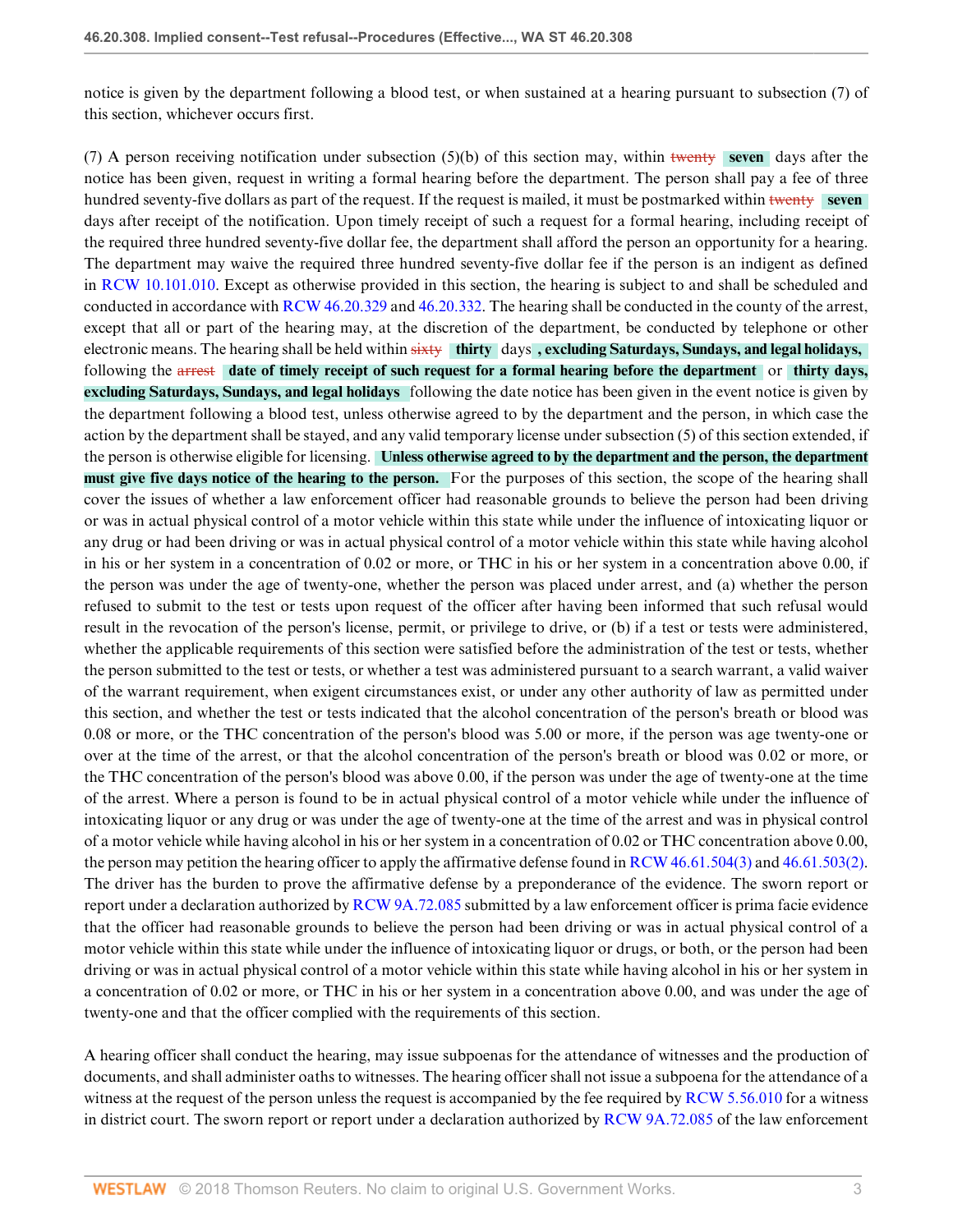officer and any other evidence accompanying the report shall be admissible without further evidentiary foundation and the certifications authorized by the criminal rules for courts of limited jurisdiction shall be admissible without further evidentiary foundation. The person may be represented by counsel, may question witnesses, may present evidence, and may testify. The department shall order that the suspension, revocation, or denial either be rescinded or sustained.

(8) If the suspension, revocation, or denial is sustained after such a hearing, the person whose license, privilege, or permit is suspended, revoked, or denied has the right to file a petition in the superior court of the county of arrest to review the final order of revocation by the department in the same manner as an appeal from a decision of a court of limited jurisdiction. Notice of appeal must be filed within thirty days after the date the final order is served or the right to appeal is waived. Notwithstanding [RCW 46.20.334,](http://www.westlaw.com/Link/Document/FullText?findType=L&pubNum=1000259&cite=WAST46.20.334&refType=LQ&originationContext=document&vr=3.0&rs=cblt1.0&transitionType=DocumentItem&contextData=(sc.UserEnteredCitation)) [RALJ 1.1,](http://www.westlaw.com/Link/Document/FullText?findType=L&pubNum=1003991&cite=WARALTDJRALJ1.1&refType=LQ&originationContext=document&vr=3.0&rs=cblt1.0&transitionType=DocumentItem&contextData=(sc.UserEnteredCitation)) or other statutes or rules referencing de novo review, the appeal shall be limited to a review of the record of the administrative hearing. The appellant must pay the costs associated with obtaining the record of the hearing before the hearing officer. The filing of the appeal does not stay the effective date of the suspension, revocation, or denial. A petition filed under this subsection must include the petitioner's grounds for requesting review. Upon granting petitioner's request for review, the court shall review the department's final order of suspension, revocation, or denial as expeditiously as possible. The review must be limited to a determination of whether the department has committed any errors of law. The superior court shall accept those factual determinations supported by substantial evidence in the record: (a) That were expressly made by the department; or (b) that may reasonably be inferred from the final order of the department. The superior court may reverse, affirm, or modify the decision of the department or remand the case back to the department for further proceedings. The decision of the superior court must be in writing and filed in the clerk's office with the other papers in the case. The court shall state the reasons for the decision. If judicial relief is sought for a stay or other temporary remedy from the department's action, the court shall not grant such relief unless the court finds that the appellant is likely to prevail in the appeal and that without a stay the appellant will suffer irreparable injury. If the court stays the suspension, revocation, or denial it may impose conditions on such stay.

(9)(a) If a person whose driver's license, permit, or privilege to drive has been or will be suspended, revoked, or denied under subsection (6) of this section, other than as a result of a breath test refusal, and who has not committed an offense for which he or she was granted a deferred prosecution under chapter 10.05 RCW, petitions a court for a deferred prosecution on criminal charges arising out of the arrest for which action has been or will be taken under subsection (6) of this section, or notifies the department of licensing of the intent to seek such a deferred prosecution, then the license suspension or revocation shall be stayed pending entry of the deferred prosecution. The stay shall not be longer than one hundred fifty days after the date charges are filed, or two years after the date of the arrest, whichever time period is shorter. If the court stays the suspension, revocation, or denial, it may impose conditions on such stay. If the person is otherwise eligible for licensing, the department shall issue a temporary license, or extend any valid temporary license under subsection (5) of this section, for the period of the stay. If a deferred prosecution treatment plan is not recommended in the report made under [RCW 10.05.050](http://www.westlaw.com/Link/Document/FullText?findType=L&pubNum=1000259&cite=WAST10.05.050&refType=LQ&originationContext=document&vr=3.0&rs=cblt1.0&transitionType=DocumentItem&contextData=(sc.UserEnteredCitation)), or if treatment is rejected by the court, or if the person declines to accept an offered treatment plan, or if the person violates any condition imposed by the court, then the court shall immediately direct the department to cancel the stay and any temporary license or extension of a temporary license issued under this subsection.

(b) A suspension, revocation, or denial imposed under this section, other than as a result of a breath test refusal, shall be stayed if the person is accepted for deferred prosecution as provided in chapter 10.05 RCW for the incident upon which the suspension, revocation, or denial is based. If the deferred prosecution is terminated, the stay shall be lifted and the suspension, revocation, or denial reinstated. If the deferred prosecution is completed, the stay shall be lifted and the suspension, revocation, or denial canceled.

(c) The provisions of (b) of this subsection relating to a stay of a suspension, revocation, or denial and the cancellation of any suspension, revocation, or denial do not apply to the suspension, revocation, denial, or disqualification of a person's commercial driver's license or privilege to operate a commercial motor vehicle.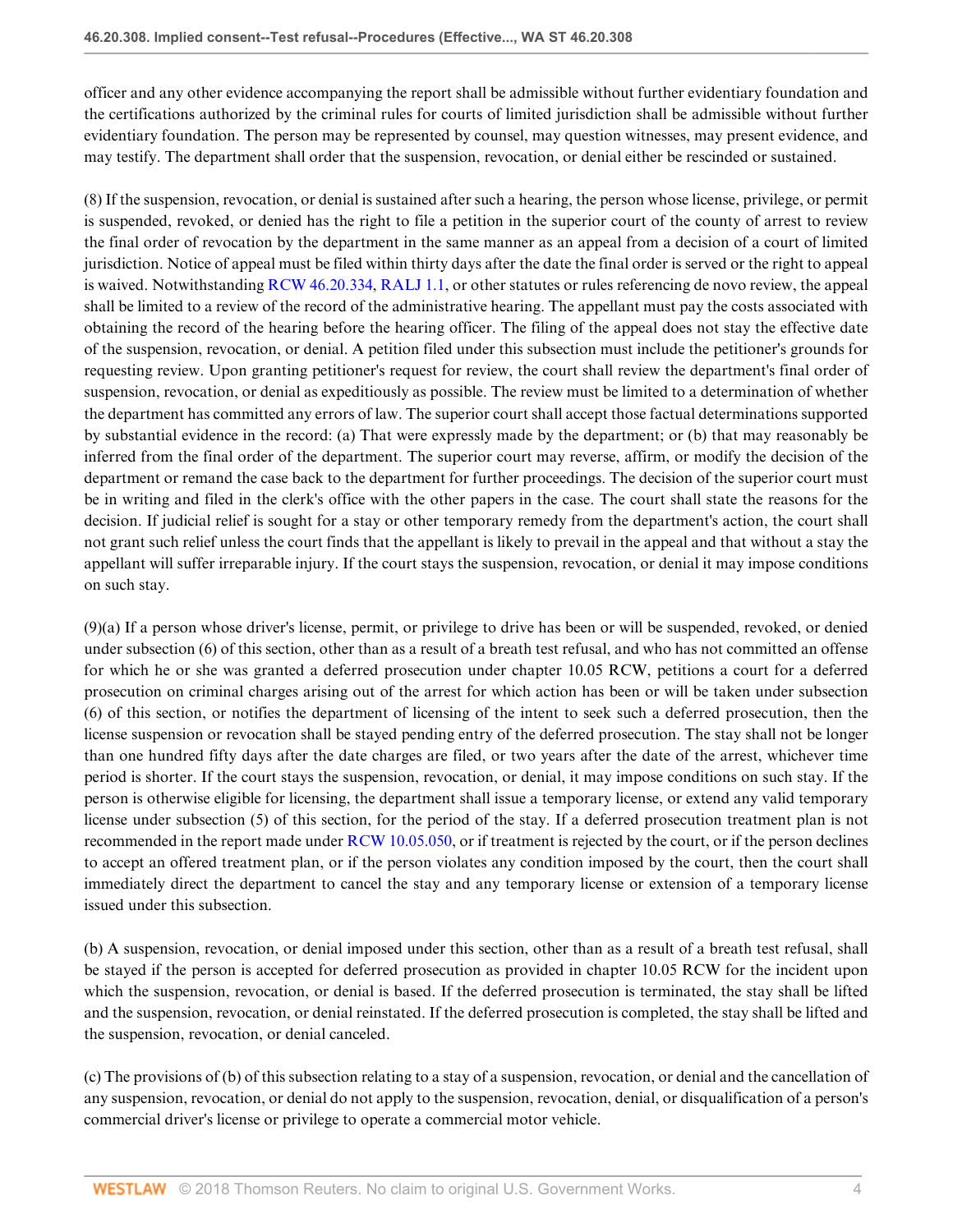(10) When it has been finally determined under the procedures of this section that a nonresident's privilege to operate a motor vehicle in this state has been suspended, revoked, or denied, the department shall give information in writing of the action taken to the motor vehicle administrator of the state of the person's residence and of any state in which he or she has a license.

## **Credits**

[ **[2016 c 203 § 15,](http://www.westlaw.com/Link/Document/FullText?findType=l&pubNum=1077005&cite=UUID(I4E35CFB006-1811E6A52FB-1CA597BF935)&refType=SL&originationContext=document&vr=3.0&rs=cblt1.0&transitionType=DocumentItem&contextData=(sc.UserEnteredCitation)) eff. Jan. 1, 2019;** [2015 2nd sp.s. c 3 § 5,](http://www.westlaw.com/Link/Document/FullText?findType=l&pubNum=1077005&cite=UUID(I0AC0352031-0E11E5B10B9-D862CFB6F85)&refType=SL&originationContext=document&vr=3.0&rs=cblt1.0&transitionType=DocumentItem&contextData=(sc.UserEnteredCitation)) eff. Sept. 26, 2015; [2013 2nd sp.s. c 35 § 36](http://www.westlaw.com/Link/Document/FullText?findType=l&pubNum=1077005&cite=UUID(I019B2B50FA-4511E2BD0DF-4E378ED7DA9)&refType=SL&originationContext=document&vr=3.0&rs=cblt1.0&transitionType=DocumentItem&contextData=(sc.UserEnteredCitation)), eff. Sept. 28, 2013. Prior: [2013 c 3 § 31](http://www.westlaw.com/Link/Document/FullText?findType=l&pubNum=1077005&cite=UUID(IF65ACDE06C-9111E2BD1FD-539B99EB2B0)&refType=SL&originationContext=document&vr=3.0&rs=cblt1.0&transitionType=DocumentItem&contextData=(sc.UserEnteredCitation)) (Initiative Measure No. 502, approved November 6, 2012), eff. Dec. 6, 2012; [2012 c 183 § 7](http://www.westlaw.com/Link/Document/FullText?findType=l&pubNum=1077005&cite=UUID(ID103721083-EC11E1815BB-4A210B5E8EB)&refType=SL&originationContext=document&vr=3.0&rs=cblt1.0&transitionType=DocumentItem&contextData=(sc.UserEnteredCitation)), eff. Aug. 1, 2012; [2012 c 80 § 12](http://www.westlaw.com/Link/Document/FullText?findType=l&pubNum=1077005&cite=UUID(I019649E078-F611E1AE1DE-C67B4337F9B)&refType=SL&originationContext=document&vr=3.0&rs=cblt1.0&transitionType=DocumentItem&contextData=(sc.UserEnteredCitation)), eff. Oct. 1, 2012; [2008 c 282 § 2,](http://www.westlaw.com/Link/Document/FullText?findType=l&pubNum=1077005&cite=UUID(I28ED738005-6C11DDBC749-259A1950580)&refType=SL&originationContext=document&vr=3.0&rs=cblt1.0&transitionType=DocumentItem&contextData=(sc.UserEnteredCitation)) eff. Jan. 1, 2009; prior: [2005 c 314 § 307](http://www.westlaw.com/Link/Document/FullText?findType=l&pubNum=1077005&cite=UUID(I38E85560C9-2A11D99141F-7B46458522B)&refType=SL&originationContext=document&vr=3.0&rs=cblt1.0&transitionType=DocumentItem&contextData=(sc.UserEnteredCitation)), eff. July 1, 2005; [2005 c](http://www.westlaw.com/Link/Document/FullText?findType=l&pubNum=1077005&cite=UUID(IAEE21580C7-9F11D9B6ADD-A13E5756556)&refType=SL&originationContext=document&vr=3.0&rs=cblt1.0&transitionType=DocumentItem&contextData=(sc.UserEnteredCitation)) [269 § 1,](http://www.westlaw.com/Link/Document/FullText?findType=l&pubNum=1077005&cite=UUID(IAEE21580C7-9F11D9B6ADD-A13E5756556)&refType=SL&originationContext=document&vr=3.0&rs=cblt1.0&transitionType=DocumentItem&contextData=(sc.UserEnteredCitation)) eff. July 24, 2005; prior: [2004 c 187 § 1](http://www.westlaw.com/Link/Document/FullText?findType=l&pubNum=1077005&cite=UUID(ID8AC40D089-AB11D8A74D8-7B95E93B7F0)&refType=SL&originationContext=document&vr=3.0&rs=cblt1.0&transitionType=DocumentItem&contextData=(sc.UserEnteredCitation)), eff. July 1, 2005; [2004 c 95 § 2,](http://www.westlaw.com/Link/Document/FullText?findType=l&pubNum=1077005&cite=UUID(I1D08EBF083-3C11D8A74D8-7B95E93B7F0)&refType=SL&originationContext=document&vr=3.0&rs=cblt1.0&transitionType=DocumentItem&contextData=(sc.UserEnteredCitation)) eff. June 10, 2004; [2004 c 68 § 2,](http://www.westlaw.com/Link/Document/FullText?findType=l&pubNum=1077005&cite=UUID(IE7373FE083-3611D8A74D8-7B95E93B7F0)&refType=SL&originationContext=document&vr=3.0&rs=cblt1.0&transitionType=DocumentItem&contextData=(sc.UserEnteredCitation)) eff. June 10, 2004; prior: [1999 c 331 § 2;](http://www.westlaw.com/Link/Document/FullText?findType=l&pubNum=1077005&cite=UUID(I9F71AC4089-8C4CD48C862-43CF2D1A06B)&refType=SL&originationContext=document&vr=3.0&rs=cblt1.0&transitionType=DocumentItem&contextData=(sc.UserEnteredCitation)) [1999 c 274 § 2](http://www.westlaw.com/Link/Document/FullText?findType=l&pubNum=1077005&cite=UUID(I4540331D0D-84410DB3F96-946C2F0CE0D)&refType=SL&originationContext=document&vr=3.0&rs=cblt1.0&transitionType=DocumentItem&contextData=(sc.UserEnteredCitation)); prior: [1998 c 213 § 1;](http://www.westlaw.com/Link/Document/FullText?findType=l&pubNum=1077005&cite=UUID(I0B2B97A6AA-754269B04E0-C9071E937AC)&refType=SL&originationContext=document&vr=3.0&rs=cblt1.0&transitionType=DocumentItem&contextData=(sc.UserEnteredCitation)) [1998 c 209 § 1](http://www.westlaw.com/Link/Document/FullText?findType=l&pubNum=1077005&cite=UUID(I7A6ACE072B-F340C3ADCD3-2279F415392)&refType=SL&originationContext=document&vr=3.0&rs=cblt1.0&transitionType=DocumentItem&contextData=(sc.UserEnteredCitation)); [1998 c 207 § 7;](http://www.westlaw.com/Link/Document/FullText?findType=l&pubNum=1077005&cite=UUID(I234E8733D5-7644FD9C1FD-29932B507E8)&refType=SL&originationContext=document&vr=3.0&rs=cblt1.0&transitionType=DocumentItem&contextData=(sc.UserEnteredCitation)) [1998 c 41 § 4](http://www.westlaw.com/Link/Document/FullText?findType=l&pubNum=1077005&cite=UUID(IB83D4E39B8-434050BDBD2-F00454FD478)&refType=SL&originationContext=document&vr=3.0&rs=cblt1.0&transitionType=DocumentItem&contextData=(sc.UserEnteredCitation)); [1995 c](http://www.westlaw.com/Link/Document/FullText?findType=l&pubNum=1077005&cite=UUID(ICED704A161-3741BC8AE87-FD57ED17FFC)&refType=SL&originationContext=document&vr=3.0&rs=cblt1.0&transitionType=DocumentItem&contextData=(sc.UserEnteredCitation)) [332 § 1](http://www.westlaw.com/Link/Document/FullText?findType=l&pubNum=1077005&cite=UUID(ICED704A161-3741BC8AE87-FD57ED17FFC)&refType=SL&originationContext=document&vr=3.0&rs=cblt1.0&transitionType=DocumentItem&contextData=(sc.UserEnteredCitation)); [1994 c 275 § 13;](http://www.westlaw.com/Link/Document/FullText?findType=l&pubNum=1077005&cite=UUID(I130814D83B-A34F83A47FD-CDCFAC94DBA)&refType=SL&originationContext=document&vr=3.0&rs=cblt1.0&transitionType=DocumentItem&contextData=(sc.UserEnteredCitation)) [1989 c 337 § 8;](http://www.westlaw.com/Link/Document/FullText?findType=l&pubNum=1077005&cite=UUID(I4CE37D6B2F-904732B9029-FFE2B44108E)&refType=SL&originationContext=document&vr=3.0&rs=cblt1.0&transitionType=DocumentItem&contextData=(sc.UserEnteredCitation)) 1987 c 22 § 1; prior: 1986 c 153 § 5; 1986 c 64 § 1; 1985 c 407 § 3; 1983 c 165 § 2; 1983 c 165 § 1; 1981 c 260 § 11; prior: 1979 ex.s. c 176 § 3; 1979 ex.s. c 136 § 59; 1979 c 158 § 151; 1975 1st ex.s. c 287 § 4; 1969 c 1 § 1 (Initiative Measure No. 242, approved November 5, 1968).]

### **OFFICIAL NOTES**

### **Effective date--2016 c 203 § 15: "Section 15 of this act takes effect January 1, 2019." [2016 c 203 § 21.]**

**Finding--Intent--2015 2nd sp.s. c 3:** See note following [RCW 10.21.055.](http://www.westlaw.com/Link/Document/FullText?findType=L&pubNum=1000259&cite=WAST10.21.055&refType=LQ&originationContext=document&vr=3.0&rs=cblt1.0&transitionType=DocumentItem&contextData=(sc.UserEnteredCitation))

**Intent--2013 c 3 (Initiative Measure No. 502):** See note following [RCW 69.50.101](http://www.westlaw.com/Link/Document/FullText?findType=L&pubNum=1000259&cite=WAST69.50.101&refType=LQ&originationContext=document&vr=3.0&rs=cblt1.0&transitionType=DocumentItem&contextData=(sc.UserEnteredCitation)).

**Effective date--2012 c 183:** See note following [RCW 9.94A.475.](http://www.westlaw.com/Link/Document/FullText?findType=L&pubNum=1000259&cite=WAST9.94A.475&refType=LQ&originationContext=document&vr=3.0&rs=cblt1.0&transitionType=DocumentItem&contextData=(sc.UserEnteredCitation))

**Effective date--2012 c 80 §§ 5-13:** See note following [RCW 46.20.055](http://www.westlaw.com/Link/Document/FullText?findType=L&pubNum=1000259&cite=WAST46.20.055&refType=LQ&originationContext=document&vr=3.0&rs=cblt1.0&transitionType=DocumentItem&contextData=(sc.UserEnteredCitation)).

**Effective date--2008 c 282:** "Sections 2, 4 through 8, and 11 through 14 of this act take effect January 1, 2009." [2008 c 282 § 23.]

**Effective date--2005 c 314 §§ 101-107, 109, 303-309, and 401:** See note following [RCW 46.68.290.](http://www.westlaw.com/Link/Document/FullText?findType=L&pubNum=1000259&cite=WAST46.68.290&refType=LQ&originationContext=document&vr=3.0&rs=cblt1.0&transitionType=DocumentItem&contextData=(sc.UserEnteredCitation))

**Part headings not law--2005 c 314:** See note following [RCW 46.68.035.](http://www.westlaw.com/Link/Document/FullText?findType=L&pubNum=1000259&cite=WAST46.68.035&refType=LQ&originationContext=document&vr=3.0&rs=cblt1.0&transitionType=DocumentItem&contextData=(sc.UserEnteredCitation))

**Effective date--2004 c 187 §§ 1, 5, 7, 8, and 10:** "Sections 1, 5, 7, 8, and 10 of this act take effect July 1, 2005." [2004 c 187 § 11.]

**Contingent effect--2004 c 95 § 2:** "Section 2 of this act takes effect if section 2 of Substitute House Bill No. 3055 is enacted into law." [2004 c 95 § 17.] 2004 c 68 § 2 was enacted into law, effective June 10, 2004.

**Finding--Intent--2004 c 68:** "The legislature finds that previous attempts to curtail the incidence of driving while intoxicated have been inadequate. The legislature further finds that property loss, injury, and death caused by drinking drivers continue at unacceptable levels. This act is intended to convey the seriousness with which the legislature views this problem. To that end the legislature seeks to ensure swift and certain consequences for those who drink and drive.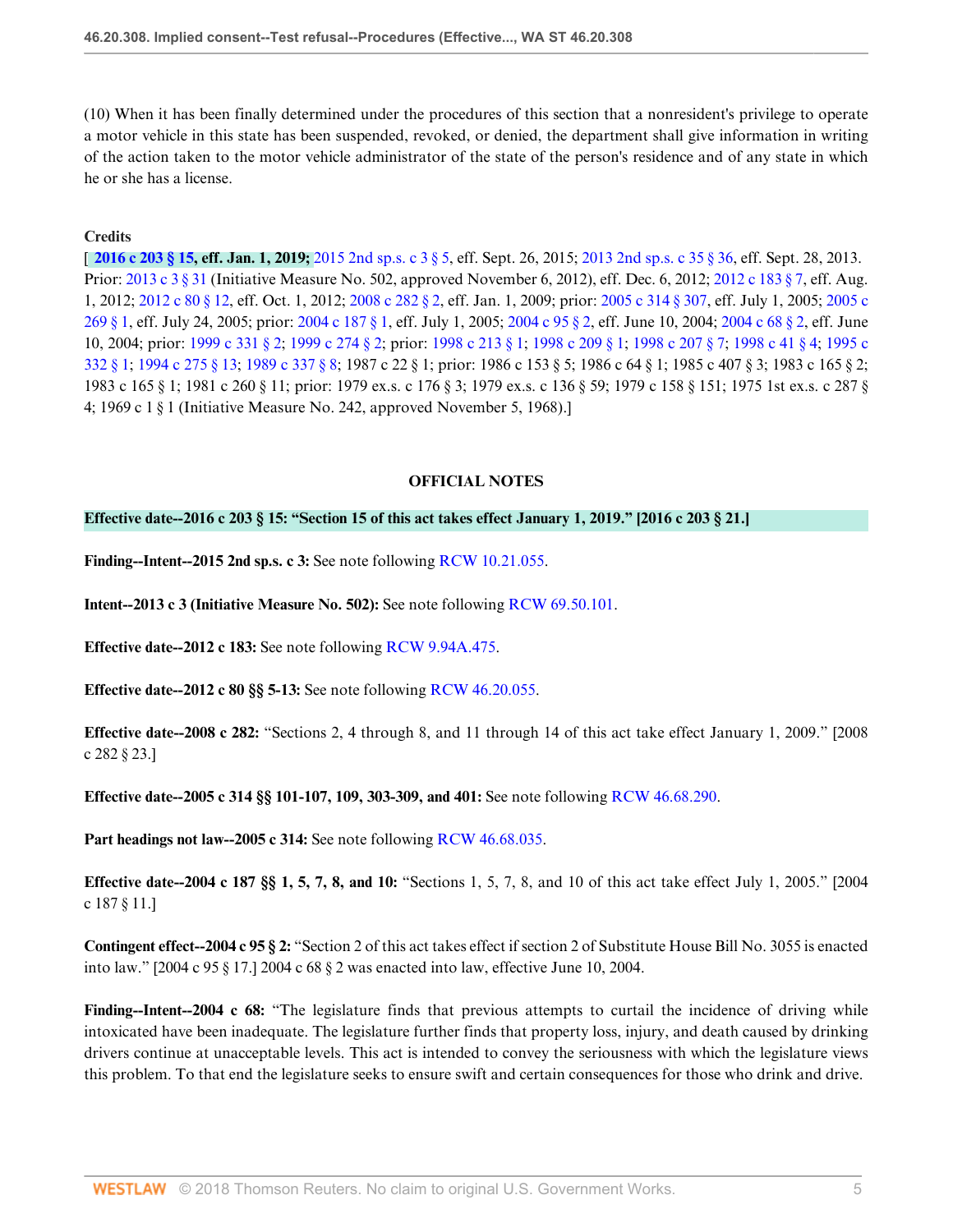To accomplish this goal, the legislature adopts standards governing the admissibility of tests of a person's blood or breath. These standards will provide a degree of uniformity that is currently lacking, and will reduce the delays caused by challenges to various breath test instrument components and maintenance procedures. Such challenges, while allowed, will no longer go to admissibility of test results. Instead, such challenges are to be considered by the finder of fact in deciding what weight to place upon an admitted blood or breath test result.

The legislature's authority to adopt standards governing the admissibility of evidence involving alcohol is well established by the Washington Supreme Court. See generally *State v. Long*[, 113 Wn.2d 266, 778 P.2d 1027 \(1989\);](http://www.westlaw.com/Link/Document/FullText?findType=Y&serNum=1989131268&pubNum=0000661&refType=RP&originationContext=document&vr=3.0&rs=cblt1.0&transitionType=DocumentItem&contextData=(sc.UserEnteredCitation)) *[State v. Sears](http://www.westlaw.com/Link/Document/FullText?findType=Y&serNum=1940104356&pubNum=0000661&refType=RP&originationContext=document&vr=3.0&rs=cblt1.0&transitionType=DocumentItem&contextData=(sc.UserEnteredCitation))*, 4 [Wn.2d 200, 215, 103 P.2d 337 \(1940\)](http://www.westlaw.com/Link/Document/FullText?findType=Y&serNum=1940104356&pubNum=0000661&refType=RP&originationContext=document&vr=3.0&rs=cblt1.0&transitionType=DocumentItem&contextData=(sc.UserEnteredCitation)) (the legislature has the power to enact laws which create rules of evidence); *[State](http://www.westlaw.com/Link/Document/FullText?findType=Y&serNum=1929103534&pubNum=0000660&refType=RP&originationContext=document&vr=3.0&rs=cblt1.0&transitionType=DocumentItem&contextData=(sc.UserEnteredCitation)) v. Pavelich*[, 153 Wash. 379, 279 P. 1102 \(1929\)](http://www.westlaw.com/Link/Document/FullText?findType=Y&serNum=1929103534&pubNum=0000660&refType=RP&originationContext=document&vr=3.0&rs=cblt1.0&transitionType=DocumentItem&contextData=(sc.UserEnteredCitation)) ("rules of evidence are substantive law")." [2004 c 68 § 1.]

**Effective date--1999 c 331:** See note following [RCW 9.94A.525.](http://www.westlaw.com/Link/Document/FullText?findType=L&pubNum=1000259&cite=WAST9.94A.525&refType=LQ&originationContext=document&vr=3.0&rs=cblt1.0&transitionType=DocumentItem&contextData=(sc.UserEnteredCitation))

**Effective date--1998 c 213:** "This act takes effect January 1, 1999." [1998 c 213 § 9.]

**Effective date--1998 c 209:** "This act takes effect January 1, 1999." [1998 c 209 § 6.]

**Effective date--1998 c 207:** See note following [RCW 46.61.5055.](http://www.westlaw.com/Link/Document/FullText?findType=L&pubNum=1000259&cite=WAST46.61.5055&refType=LQ&originationContext=document&vr=3.0&rs=cblt1.0&transitionType=DocumentItem&contextData=(sc.UserEnteredCitation))

**Intent--Construction--Effective date--1998 c 41:** See notes following [RCW 46.20.265.](http://www.westlaw.com/Link/Document/FullText?findType=L&pubNum=1000259&cite=WAST46.20.265&refType=LQ&originationContext=document&vr=3.0&rs=cblt1.0&transitionType=DocumentItem&contextData=(sc.UserEnteredCitation))

**Severability--1995 c 332:** "If any provision of this act or its application to any person or circumstance is held invalid, the remainder of the act or the application of the provision to other persons or circumstances is not affected." [1995 c 332 § 23.]

**Effective dates--1995 c 332:** "This act shall take effect September 1, 1995, except for sections 13 and 22 of this act which are necessary for the immediate preservation of the public peace, health, or safety, or support of the state government and its existing public institutions, and shall take effect immediately [May 11, 1995]." [1995 c 332 § 24.]

**Short title--Effective date--1994 c 275:** See notes following [RCW 46.04.015](http://www.westlaw.com/Link/Document/FullText?findType=L&pubNum=1000259&cite=WAST46.04.015&refType=LQ&originationContext=document&vr=3.0&rs=cblt1.0&transitionType=DocumentItem&contextData=(sc.UserEnteredCitation)).

**Effective dates--1985 c 407:** See note following [RCW 46.04.480.](http://www.westlaw.com/Link/Document/FullText?findType=L&pubNum=1000259&cite=WAST46.04.480&refType=LQ&originationContext=document&vr=3.0&rs=cblt1.0&transitionType=DocumentItem&contextData=(sc.UserEnteredCitation))

**Legislative finding, intent--1983 c 165:** "The legislature finds that previous attempts to curtail the incidence of driving while intoxicated have been inadequate. The legislature further finds that property loss, injury, and death caused by drinking drivers have reached unacceptable levels. This act is intended to convey the seriousness with which the legislature views this problem. To that end the legislature seeks to insure swift and certain punishment for those who drink and drive. The legislature does not intend to discourage or deter courts and other agencies from directing or providing treatment for problem drinkers. However, it is the intent that such treatment, where appropriate, be in addition to and not in lieu of the sanctions to be applied to all those convicted of driving while intoxicated." [1983 c 165 § 44.]

**Effective dates--1983 c 165:** "Sections 2, 3 through 12, 14, 16, 18, 22, 24, and 26 of chapter 165, Laws of 1983 shall take effect on January 1, 1986. The remainder of chapter 165, Laws of 1983 is necessary for the immediate preservation of the public peace, health, and safety, the support of the state government and its existing public institutions, and shall take effect on July 1, 1983. The director of licensing may immediately take such steps as are necessary to insure that all sections of chapter 165, Laws of 1983 are implemented on their respective effective dates." [1984 c 219 § 1; 1983 c 165 § 47.]